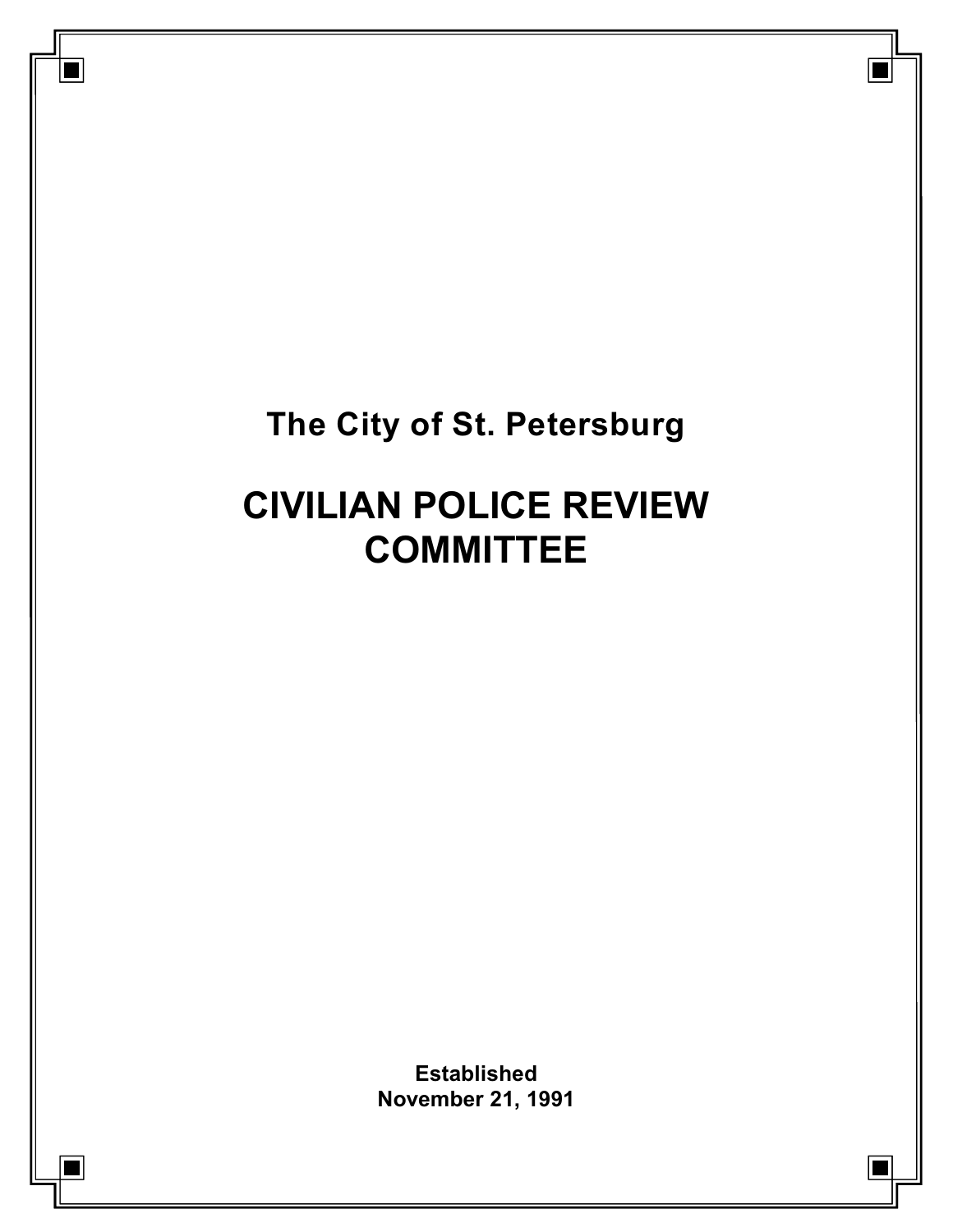### CIVILIAN POLICE REVIEW COMMITTEE of St. Petersburg, Florida

The Committee has the following characteristics:

- \* Established by City Council<br>\* 23 mombors appointed by the
- \* 23 members appointed by the Mayor<br>\* Benefis to the Mayor via Community
- \* Reports to the Mayor via Community Affairs Director<br>\* Pacially, diverse, gonder based, mombership, the
- Racially diverse, gender-based membership that approximates the population in the community
- \* Dual chairpersons (racially diverse), elected from among members for three-year terms
- \* Committee reviews cases after adjudication<br>\* Committee has no disciplinary powers
- \* Committee has no disciplinary powers
- \* Committee has no subpoena authority<br>\* Committee does not hold begrings
- \* Committee does not hold hearings
- \* Subcommittees will be established for case review on a rotational basis<br>\* Subcommittees will report to full committee with commente and conclusion
- Subcommittees will report to full committee with comments and conclusions on cases reviewed

The specific goal, objectives, membership and general operating rules are outlined as follows:

# **GOAL**

To provide a forum for discussing police issues that are important to the community and the Police Department and to serve as a means of informing the Mayor, City Council, Chief of Police and the citizens of St. Petersburg with its views as to the quality and fairness of the police services being delivered.

# **OBJECTIVES**

To publicly review cases that have been investigated by the Police Department as a result of citizen complaint or have otherwise received a high level of community interest.

- To provide a means of making recommendations on improving police policies in St. Petersburg.

To hold monthly meetings to receive public input related to community feelings regarding the police, provide for a full committee vote on the investigations and incorporate those results into its annual reports.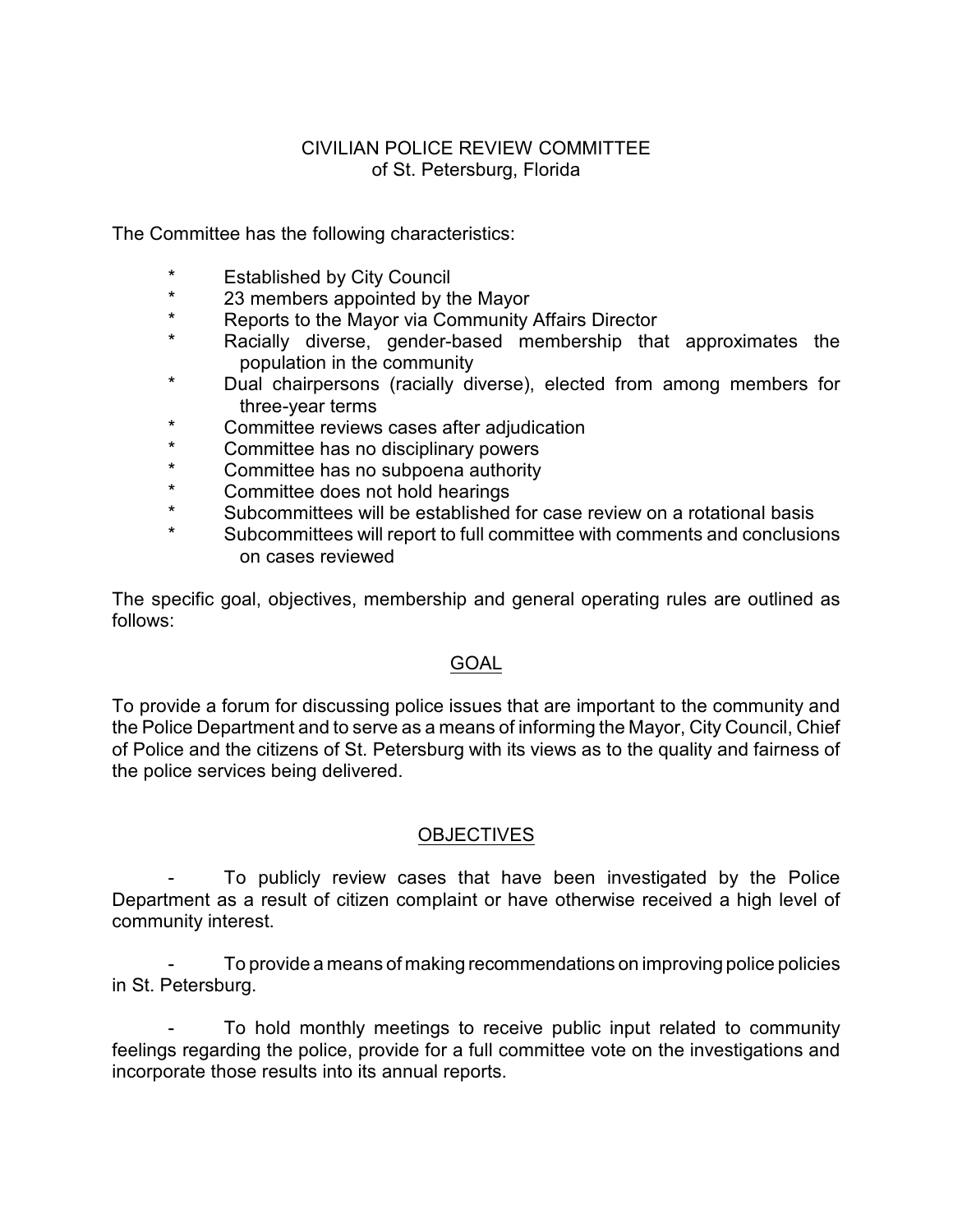To serve as a forum for discussing the policies of the Police Department as they relate directly to community service.

To provide information to the community on the services and activities of the Police Department.

- To make, at a minimum, activity reports to the Mayor, City Council, the Police chief and the director of Community Affairs. More frequent reports will be encouraged if deemed necessary and appropriate by the membership or if requested by the Mayor. The report shall include, at a minimum, information concerning the results of case reviews as well as the general feeling concerning the delivery of police service to the citizens of St. Petersburg.

### QUALIFICATIONS FOR MEMBERSHIP

- 1. Must be a resident of St. Petersburg
- 2. Must be 18 years of age or older
- 3. Must be willing to make a three-year commitment
- 4. Must be willing to attend a minimum of thirty-five hours of training
- 5. Must be willing to spend the necessary time to review cases and attend meetings
- . 6. Must not have any prior felony convictions nor any violation of a city ordinance involving moral turpitude *(background check completed before interview)*
- 7. Must not hold any political office
- 8. Must not be a City of St. Petersburg employee
- 9. Must not work for any law enforcement agency
- 10. Must not be related to members of the St. Petersburg Police Department

Citizens who feel they meet these requirements are invited to submit a letter stating why they wish to become members and attach a resumé. The resumé must include the citizen's date of birth, social security number, race and driver's license number in order to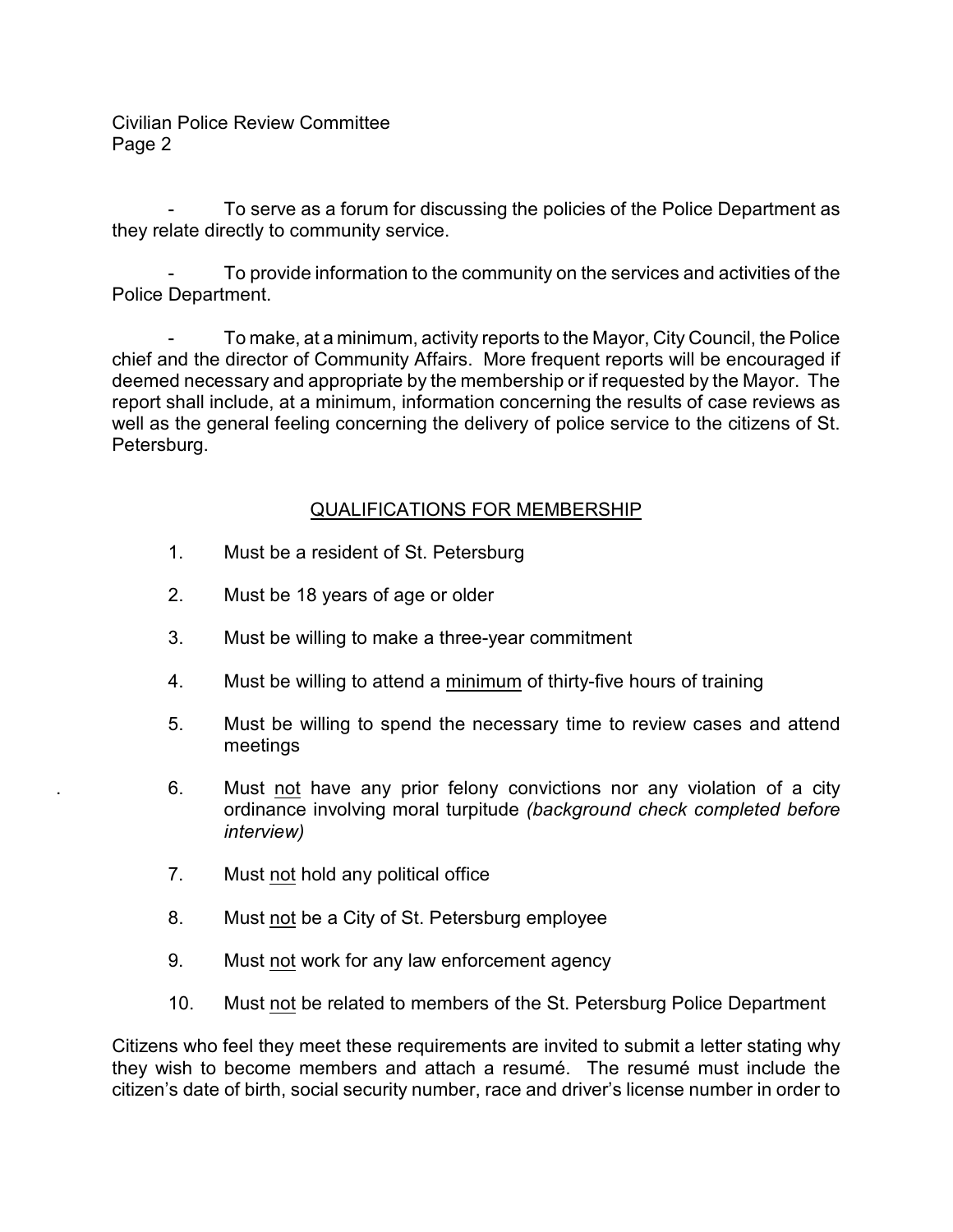conduct a background check.

The letter and resumé must be sent to the following address:

Debra Bynum, Staff Coordinator Civilian Police Review Committee Post Office Box 2842 St. Petersburg, FL 33731

### *(Please note: Sending this information gives the staff coordinator automatic permission to conduct the background check.)*

Interviews will be conducted with those candidates who successfully complete the background check.

#### MEMBERSHIP

- Shall be appointed by the Mayor.
- Shall make recommendations to the Mayor for membership as vacancies occur.

- Shall be ethnically diverse, gender-based and shall approximate the make-up of the community.

Membership, including the co-chairs, shall be 23 and include as a minimum, but not limited to, representatives of the following organizations or categories:

- Coalition of African American Organizations
- Chamber of Commerce
- Clergy
- Community Alliance
- Council of Neighborhood Associations (CONA)
- Federation of Inner City Organizations (FICO)
- NAACP
- School Administration
- Southern Christian Leadership Conference (SCLC)
- Urban League
- General Community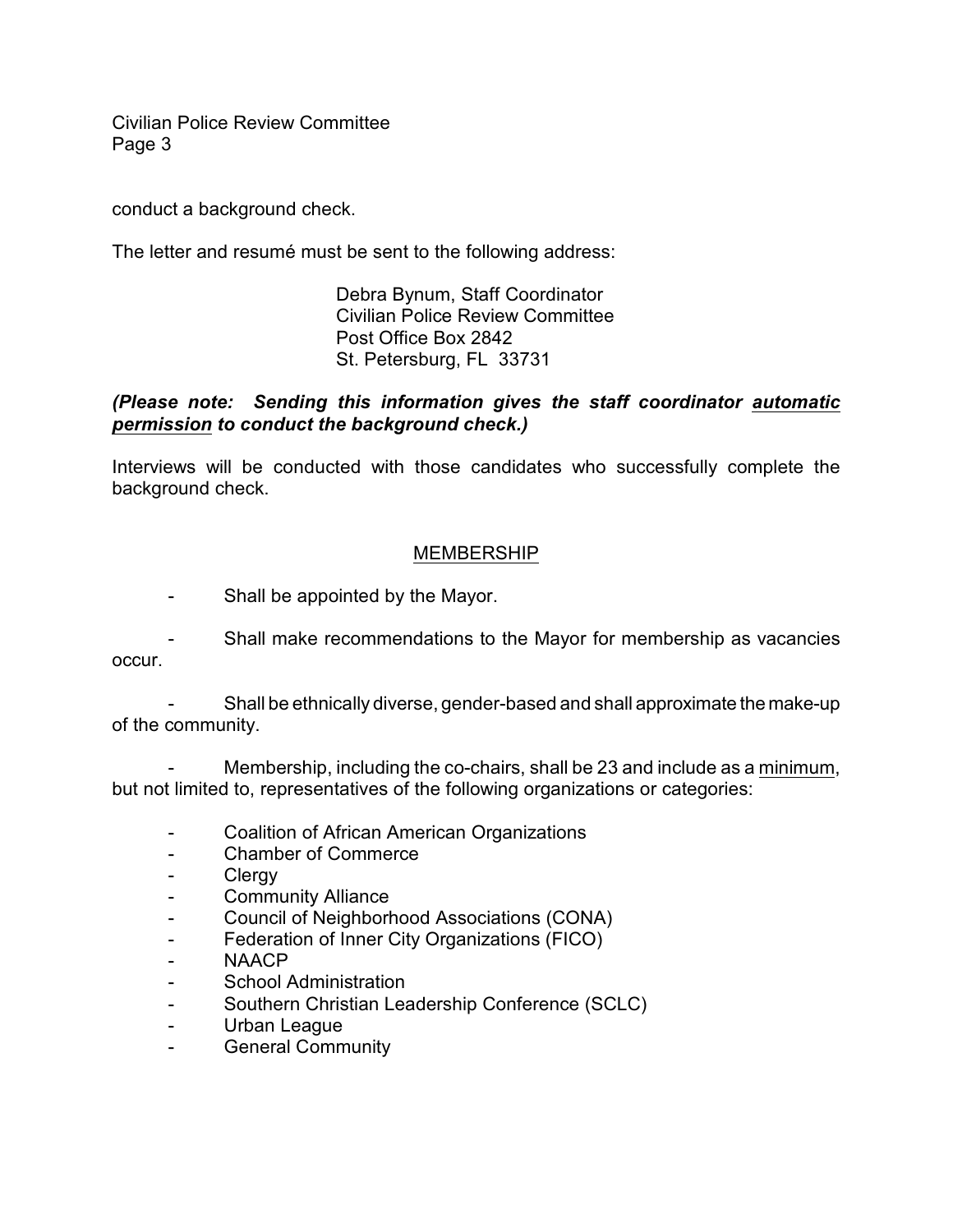## GENERAL

Committee shall adopt its own Rules of Order.

Meetings shall be open to the public with minutes kept and available to the public.

Case review meetings, scheduled on the first, second and third Mondays of the month, shall be held in Council Chambers at City Hall, located at 175 Fifth Street North.

- Monthly meetings (each fourth Monday of the month), shall be aired **"live"** over WSPF Channel 35 and Cable Channel 15 and shall be chaired alternately by the cochairs.

- Subcommittees shall be assigned cases for review and shall be rotated biannually. The subcommittee shall report, with their comments and conclusions on reviewed cases, to the entire committee at the monthly meetings.

- Staff support shall be provided by the Community Affairs office.

In St. Petersburg, the 23 members are broken down as follows:

- 2 serve as Co-chairs
- 18 serve as regular members; are assigned 6 to each of three subcommittees;
- 3 serve as alternate members; serve in the absence of primary members when a quorum is not present; fills the uncompleted terms of departing primary members

### **TRAINING**

In the capacity as a reviewer of previously decided cases, members will be familiarized with the work and day-to-day responsibilities of the St. Petersburg police officer. To accomplish this, a minimum of five weeks of instruction in a classroom setting is presented. City employees and police personnel will familiarize the members with their areas of expertise. The training syllabus contains, at a minimum, the following topics:

Introduction to the Civilian Police Review Committee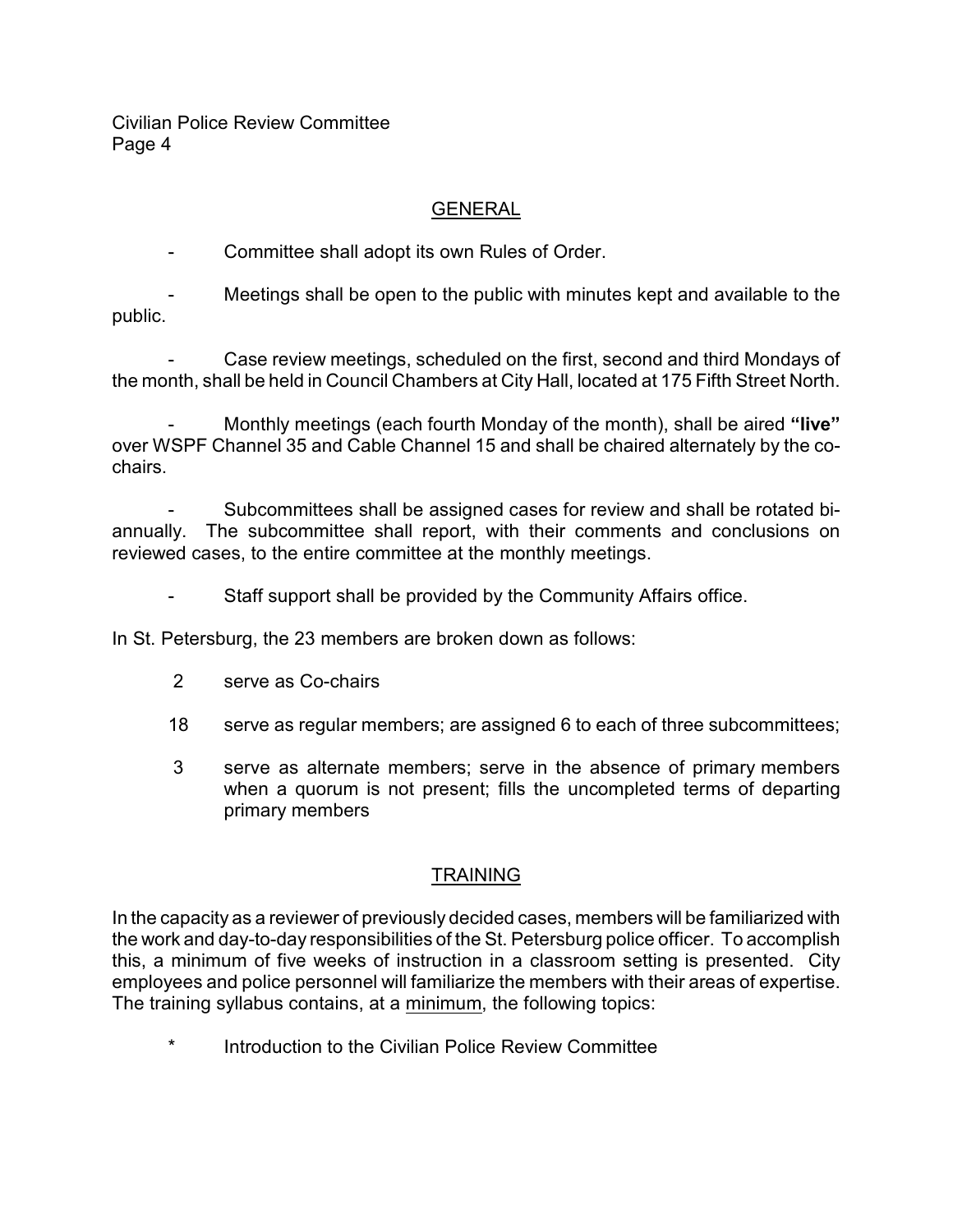- \* City of St. Petersburg Rules and Regulations of the Personnel Management System
- \* City Charter and State Statutes
- \* Police Department Written Directives
- \* Police Department Discipline Philosophy and Law Enforcement Ethics
- \* Recruiting, Selection and Training of Police Officers
- \* Policy on Use of Force Philosophy Non-deadly force Deadly Force (Firearms)
- \* Selected General Orders Discussion
- \* Internal Affairs' Complaint Processing **Reception Classification** Investigative Procedures **Confidentiality** Internal Affairs Cases and Bureau Investigation Cases Time Constraints Findings
- \* Appeal, Grievance and Arbitration Procedures
- \* Public Information
- \* Civilian Police Review Committee's Review Process Reception Review Procedures - Internal Affairs and Bureau Investigation Cases Recommendations
- \* Mock Case Reviews (Participants will apply classroom instruction to actual case reviews; discussed at the end of the training session)

The training staff makes an intensive use of handouts, texts and other instructional materials.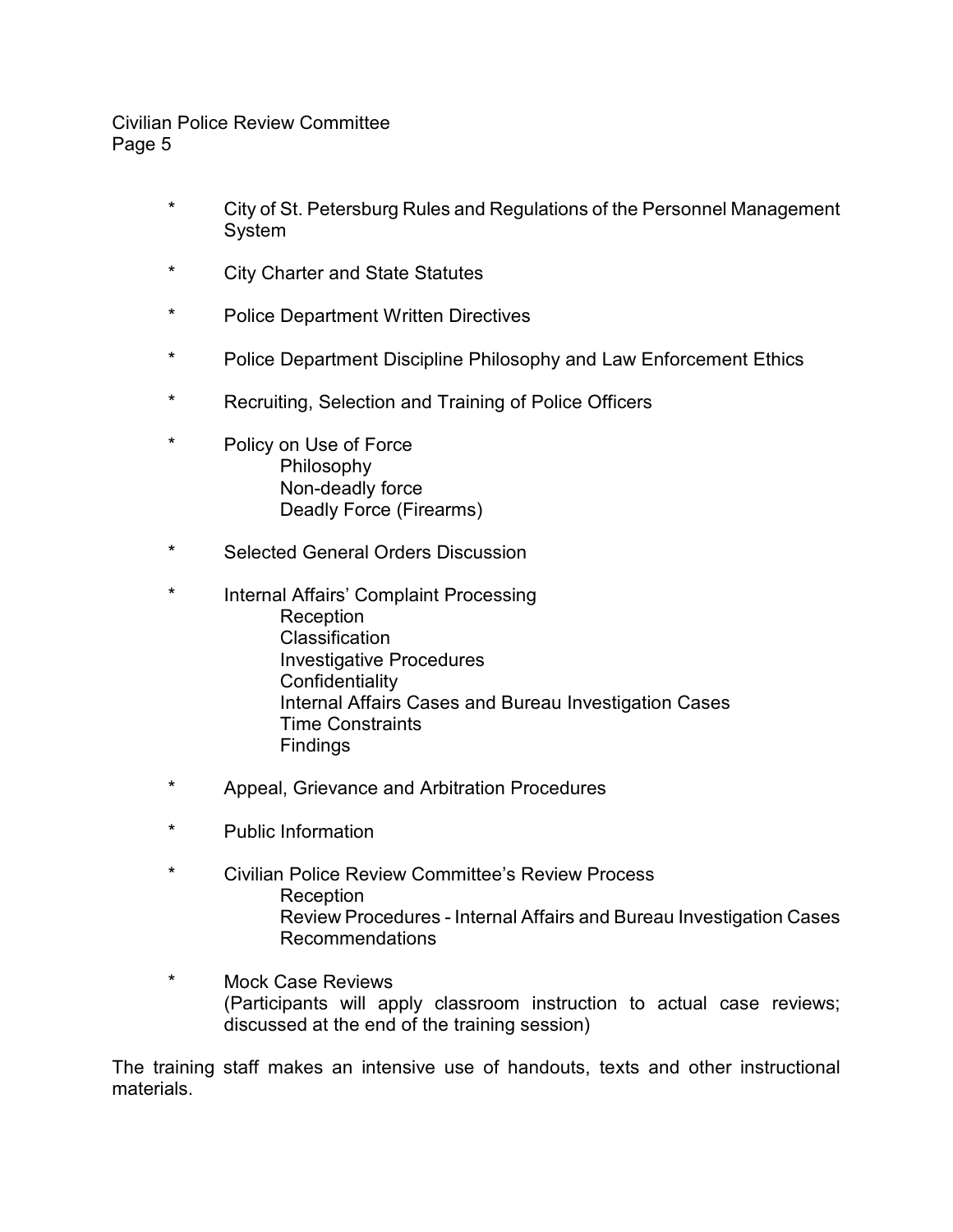l

There is a mandatory ride-along requirement and a meeting requirement. The City of St. Petersburg is divided into three patrol districts. New members must ride along with an officer in each district for an entire eight-hour shift. New members must also attend one case review meeting and one full committee meeting. Classroom instruction, the ridealongs and the required meetings must be completed *prior to July 1, 2005*.

# CASE REVIEWS

As citizen complaint cases are completed\* by the police department, they are sent to the Staff Coordinator of the committee. The Staff Coordinator reviews each file for completeness. Copies of each case are made, assigned to the appropriate subcommittee and mailed one month prior to review. Included in the case file is the officer's Internal Affairs history beginning with the date of the current complaint and going back eighteen months. This is the same information the Chief of Police or the investigating supervisor gets to review prior to determining what discipline an officer is to receive should the complaint be *sustained* against him/her.

The City of St. Petersburg operates under a progressive discipline process whereby employees are subjected to increasingly severe levels of discipline for each successive instance of related misconduct.

Each subcommittee is given four (4) weeks to prepare for its case review. Within three days after receipt of the case file, members who are related to or who are personal friends of either the complainant or the accused officer must declare a Conflict of Interest and return the case to the coordinator for reassignment. Prior to the review, members may request information referenced in a file which is not physically located in the file.

A public case review meeting is scheduled (barring any City-observed holidays) where the allegation is discussed and a determination is made on the adequacy and appropriateness of the investigation, the finding and the discipline meted out, if any. The members may vote to:

Agree with the case findings, with or without comment;

Disagree with the case findings with comment;

Forward the case to the Full Committee for a vote (in cases of a tie vote or

<sup>\*</sup>Completed = police department's (Internal Affairs or bureau) investigation has been completed; absent any criminal investigations, State Attorney investigations, appeal and grievance rights imposed by the officer or arbitration process.